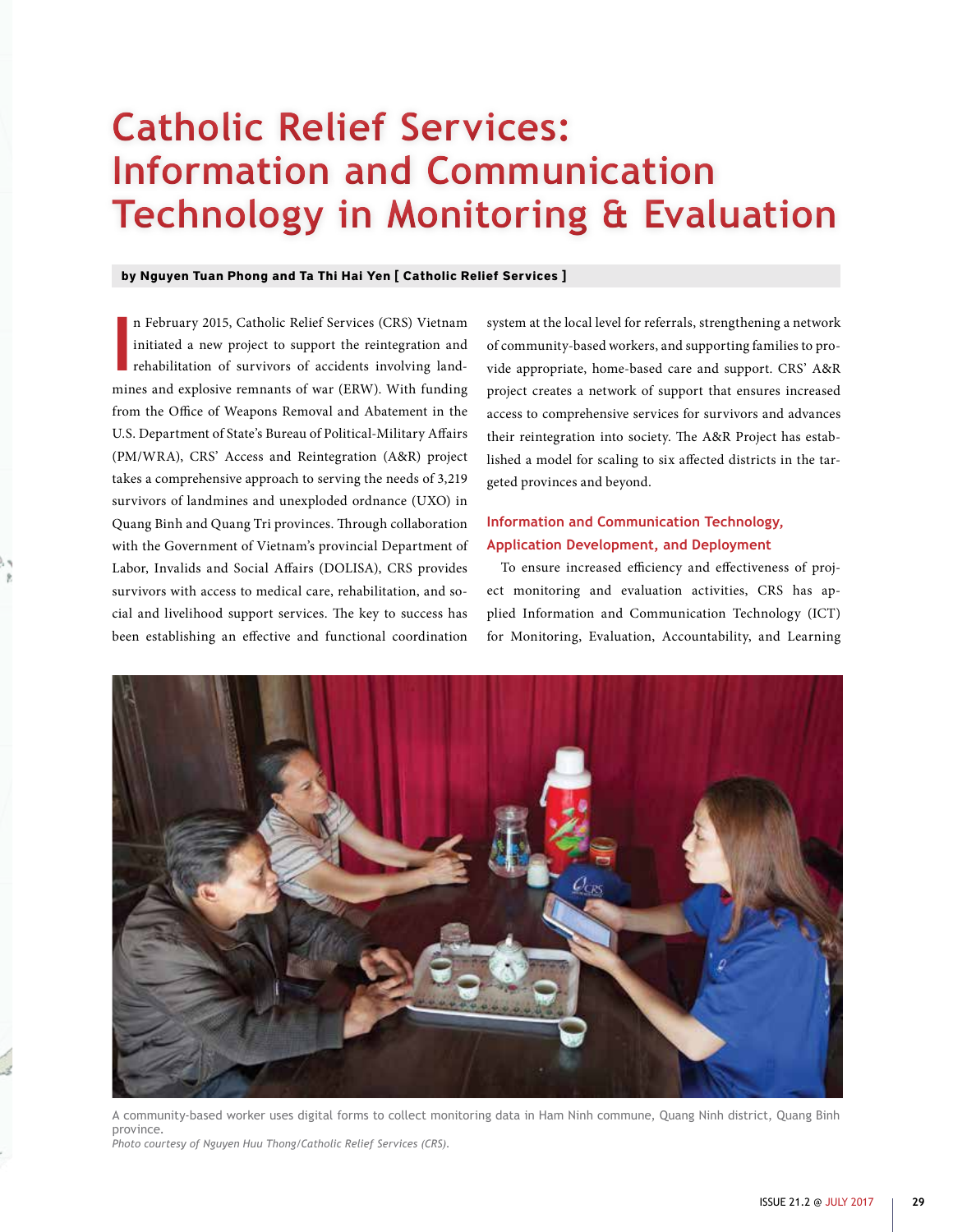

Figure 1. Data management structure. *Figure courtesy of Catholic Relief Services (CRS).*

(ICT4MEAL) solutions to collect data for baseline survey as well as for monitoring project implementation. The package of six digital forms, used for data collection in both baseline survey and monitoring activities, was developed by CRS with Dimagi CommCare software running on an Android operating system, then installed in Samsung Galaxy Tablets 3 for data collection.

In order to successfully apply the ICT4MEAL solution, CRS, in close coordination with DOLISA, developed a detailed design and feasible deployment plan. After four months of designing and testing, the digital forms were ready for use in August 2015. CRS trained 110 data collectors and partner staff on how to use mobile devices and digital forms. As a result, personnel collected data from 3,219 landmine survivors in 98 communes of six target districts in Quang Binh and Quang Tri provinces. Following the baseline survey, 107 community-based workers in Quang Binh province were trained on how to use digital forms to collect monthly monitoring data. They have continued their monthly data collection since March 2016.

#### **Efficiency and Effectiveness**

Use of this technology has enhanced the quality, timeliness, and accessibility of collected data. Quality checks are built into the digital forms with an automated skip pattern and data validation check between connected questions, which